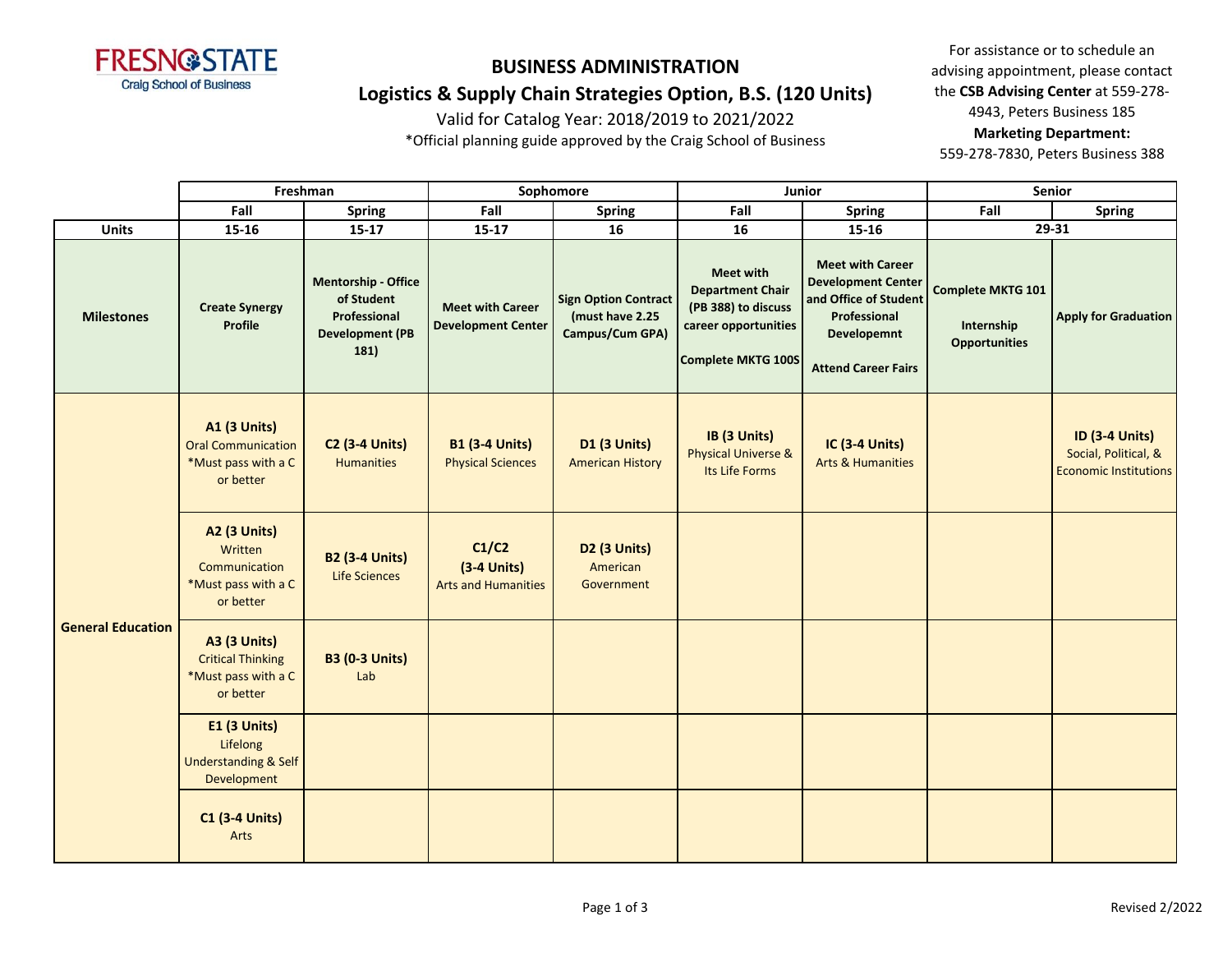

# **BUSINESS ADMINISTRATION Logistics & Supply Chain Strategies Option, B.S. (120 Units)**

Valid for Catalog Year: 2018/2019 to 2021/2022

\*Official planning guide approved by the Craig School of Business

For assistance or to schedule an advising appointment, please contact the **CSB Advising Center** at 559-278- 4943, Peters Business 185 **Marketing Department:** 

559-278-7830, Peters Business 388

|              | Freshman |                                                                                                                                                                           | Sophomore                                                                                                           |                                                                                                | <b>Junior</b>                                                                                                                                            |                                                                                                        | <b>Senior</b>                                                                                                                       |                                                                               |
|--------------|----------|---------------------------------------------------------------------------------------------------------------------------------------------------------------------------|---------------------------------------------------------------------------------------------------------------------|------------------------------------------------------------------------------------------------|----------------------------------------------------------------------------------------------------------------------------------------------------------|--------------------------------------------------------------------------------------------------------|-------------------------------------------------------------------------------------------------------------------------------------|-------------------------------------------------------------------------------|
|              | Fall     | <b>Spring</b>                                                                                                                                                             | Fall                                                                                                                | <b>Spring</b>                                                                                  | Fall                                                                                                                                                     | <b>Spring</b>                                                                                          | Fall                                                                                                                                | <b>Spring</b>                                                                 |
| <b>Units</b> | 15-16    | $15 - 17$                                                                                                                                                                 | $15 - 17$                                                                                                           | 16                                                                                             | 16                                                                                                                                                       | 15-16                                                                                                  | 29-31                                                                                                                               |                                                                               |
| <b>Major</b> |          | <b>GE Area B4</b><br><b>DS 71 (3 Units)</b><br>Quantitative<br>Reasoning<br>[Pre-Req: ELM exam<br>or intermediate<br>college algebra]<br>*Must pass with a C<br>or better | <b>DS 73</b><br>(3 Units)<br>[Pre-Req: ELM exam,<br>DS 71; ECON 40 & 50<br>recommended]<br>*Not open to<br>freshmen | <b>BA18</b><br>(4 Units)<br>*Not open to<br>Freshmen                                           | <b>BA 105W</b><br>(3 Units)<br>[Pre-Req: ENGL 5B or<br>10<br>(C or better);<br>Junior standing]<br>*UDWS requirement;<br>must pass with a C or<br>better | <b>FIN 120</b><br>(4 Units)<br>[Pre-Req: ACCT 4A;<br>DS 71; BA 105W (may<br>be taken<br>concurrently)] | <b>MGT 124</b><br>(4 Units)<br>[Pre-Req: BA 105W;<br>MGT 110; DS 123<br>(may be taken<br>concurrently)]                             | <b>MKTG 188</b><br>(4 Units)<br>[Pre-Req: Last<br>semester of Senior<br>year] |
|              |          | <b>ECON 40</b><br>(3 Units)<br>[Pre-Req:GE A2] OR<br>AGBS 1 (3 Units)<br>[Pre-Req: GE A2]                                                                                 | <b>ACCT 4A</b><br>(3 Units)<br>*Not open to<br>Freshmen                                                             | <b>ACCT 4B</b><br>(3 Units)<br>[Pre-Req: ACCT 4A (C<br>or better)]<br>*Not open to<br>Freshmen | <b>MGT 110</b><br>(6 Units)<br>[Pre-Req: BA 105W<br>(may be taken<br>concurrently)]<br>*Not open to<br>students with credit<br>in MGT 104 or MGT<br>106  | <b>MKTG 101</b><br>(4 Units)<br>(C or better)]                                                         | <b>MKTG 114</b><br>(4 Units)<br>[Pre-Req: MKTG 100S   [Pre-Req: MKTG 100S   [Pre-Req: MKTG 100S<br>(C or better)]                   | <b>MKTG 115</b><br>(4 Units)<br>(C or better)]                                |
|              |          | IS 52 & IS 52L<br>(3 Units)<br>*or Computer<br>Competency Exam<br>(CCE)                                                                                                   | <b>GE Area D3</b><br><b>ECON 50</b><br>(3 Units)<br>[Pre-Req: GE A2]                                                | <b>DS 123</b><br>(3 Units)<br>[Pre-Req: DS 71, 73;<br>IS 52, 52L]                              | MI<br><b>MKTG 100S</b><br>(4 Units)<br>[Pre-Req: BA 105W<br>(may be taken<br>concurrently)]<br>MI Multicultural/<br>International                        | <b>MKTG 160</b><br>(4 Units)<br>[Pre-Req: MKTG 100S<br>(C or better)]<br>*Formerly MKTG 103            | IS 130 (3 Units)<br>[Pre-Req: IS 52, 52L;<br>ACCT 4A, 4B; BA<br>105W (may be taken<br>concurrently)]                                |                                                                               |
|              |          |                                                                                                                                                                           |                                                                                                                     |                                                                                                |                                                                                                                                                          |                                                                                                        | <b>Option Requirements (4 Units)</b><br>MKTG 126, 190, 195; MGT 158; IS 140<br>*See course catalog for prerequisite<br>requirements |                                                                               |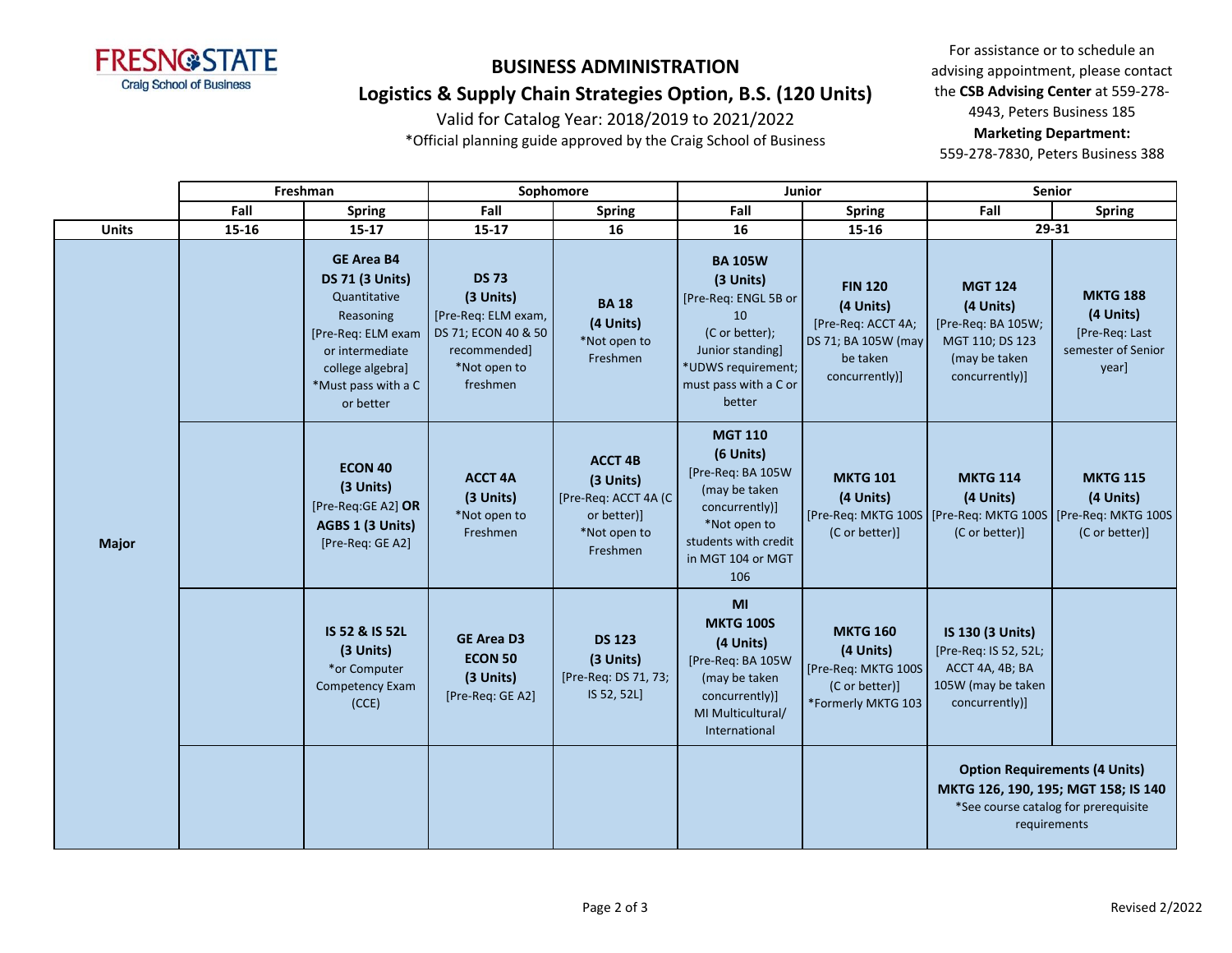

# **BUSINESS ADMINISTRATION Logistics & Supply Chain Strategies Option, B.S. (120 Units)**

Valid for Catalog Year: 2018/2019 to 2021/2022

\*Official planning guide approved by the Craig School of Business

For assistance or to schedule an advising appointment, please contact the **CSB Advising Center** at 559-278- 4943, Peters Business 185 **Marketing Department:** 

559-278-7830, Peters Business 388

|                                                               | Freshman |               | Sophomore |               | Junior                            |                         | Senior                                                                                                                                |               |
|---------------------------------------------------------------|----------|---------------|-----------|---------------|-----------------------------------|-------------------------|---------------------------------------------------------------------------------------------------------------------------------------|---------------|
|                                                               | Fall     | <b>Spring</b> | Fall      | <b>Spring</b> | Fall                              | <b>Spring</b>           | Fall                                                                                                                                  | <b>Spring</b> |
| <b>Units</b>                                                  | 15-16    | $15 - 17$     | $15 - 17$ | 16            | 16                                | 15-16                   | 29-31                                                                                                                                 |               |
| <b>Major</b>                                                  |          |               |           |               |                                   |                         | <b>Option Requirements (3-4 Units)</b><br>MKTG 126, 190, 195; MGT 158; IS 140<br>*See course catalog for prerequisite<br>requirements |               |
| <b>Additional</b><br><b>Graduation</b><br><b>Requirements</b> |          |               |           |               | <b>Elective</b><br>*See footnotes | MI (3 Units)<br>*EXEMPT |                                                                                                                                       |               |

#### **FOOTNOTES:**

**Prerequisites/Corequisites:** Other restrictions may apply. Please see your course catalog for detailed prerequisite/corequisite requirements.

Grade Requirements: A grade of C or better must be earned for each course used to satisfy the requirements for the major. No course taken for the business major can be graded on a CR/NC basis, except for courses with mandatory CR/NC grading.

**Computer Competency Exam (CCE):** Contact the CSB Undergraduate Student Services office to schedule a CCE test date.

Option: Students must maintain a 2.25 Campus and Cumulative GPA to declare an OPTION. An OPTION must be declared after the completion of all of the Pre-Business Requirements in order to enroll in OPTION courses.

Electives (0-2): If necessary, students must complete additional elective units to meet 120 units total to graduate. Students who take the CCE in lieu of IS 52/52L will need to fulfill the minimum unit requirements with electives.

**Upper Division Writing Skills requirement (UDWS):** Business majors take BA 105W to fulfill this requirement. The Upper Division Writing Exam is NOT an option for Business Administration majors. Substitutions: If substitutions/exceptions/waivers are made for any major courses that also meet GE and/or the Multicultural/International graduation requirement, the student is responsible for completing additional courses to satisfy the respective areas (GE and/or MI). This also includes the upperdivision writing requirement.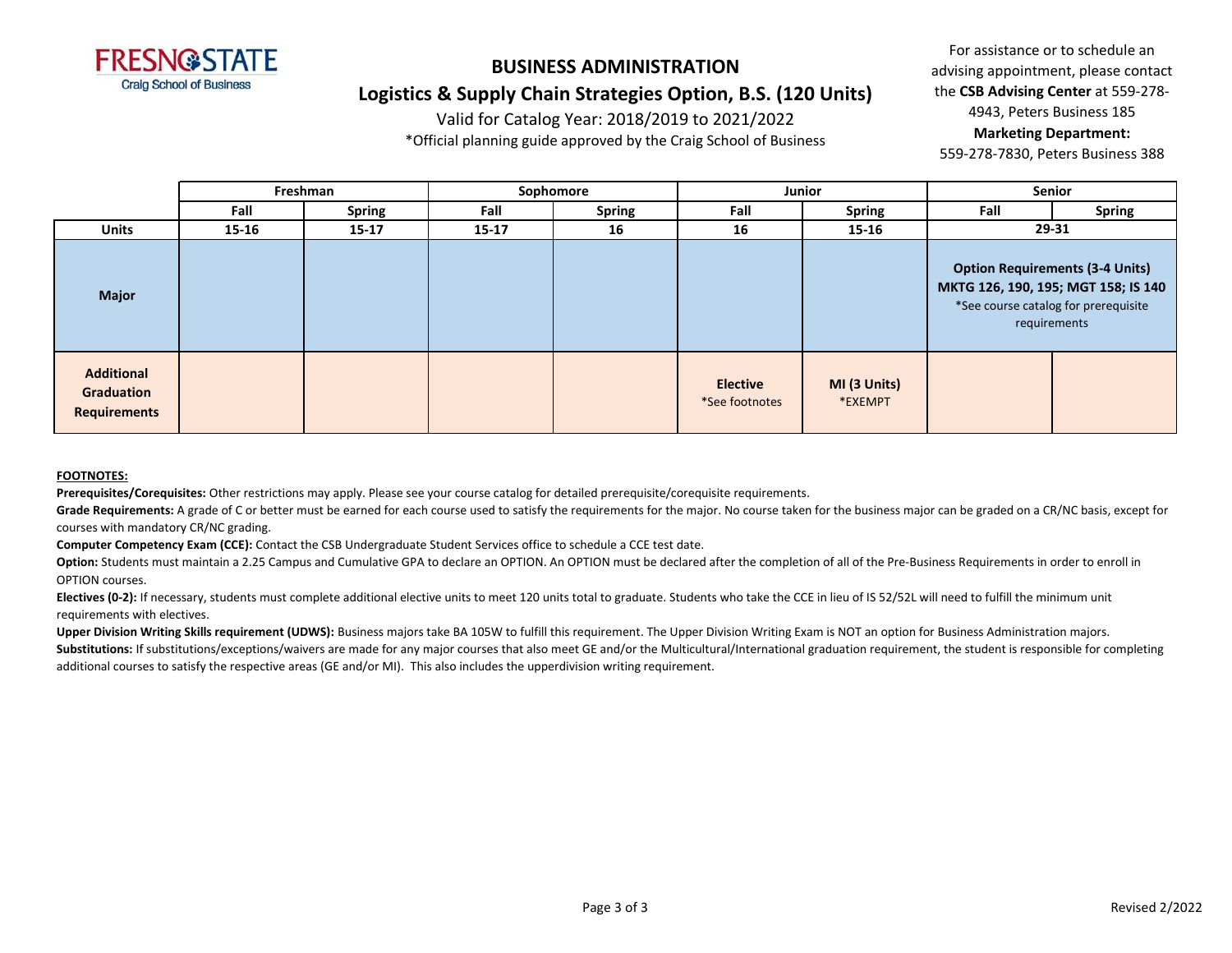

**Logistics & Supply Chain Strategies Option, B.S. (120 Units)**

Valid for Catalog Year: 2013/2014 to 2017/2018

\*Official planning guide approved by the Craig School of Business

For assistance or to schedule an advising appointment, please contact the **CSB Advising Center** at 559-278- 4943, Peters Business 185 **Marketing Department:**  559-278-7830, Peters Business 388

|                                    | Freshman                                                                             |                                                                                       | Sophomore                                                          |                                                                      | Junior                                                                                            |                                                                                                                                              | <b>Senior</b>                                             |                                                                               |
|------------------------------------|--------------------------------------------------------------------------------------|---------------------------------------------------------------------------------------|--------------------------------------------------------------------|----------------------------------------------------------------------|---------------------------------------------------------------------------------------------------|----------------------------------------------------------------------------------------------------------------------------------------------|-----------------------------------------------------------|-------------------------------------------------------------------------------|
|                                    | Fall                                                                                 | <b>Spring</b>                                                                         | Fall                                                               | <b>Spring</b>                                                        | Fall                                                                                              | <b>Spring</b>                                                                                                                                | Fall                                                      | <b>Spring</b>                                                                 |
| <b>Units</b>                       | $15 - 16$                                                                            | $15 - 17$                                                                             | $15 - 17$                                                          | 16                                                                   | 16                                                                                                | 15-16                                                                                                                                        |                                                           | 29-31                                                                         |
| <b>Milestones</b>                  | >Create Synergy<br><b>Profile</b>                                                    | >Mentorship - Office of<br><b>Student Professional</b><br><b>Development (PB 181)</b> | >Meet with<br><b>Career</b><br><b>Development</b><br><b>Center</b> | >Sign Option<br><b>Contract (must</b><br>have 2.25<br>Campus/Cum GPA | >Meet with Department<br>Chair (PB 388) to discuss<br>career opportunities<br>>Complete MKTG 100S | >Meet with Career<br><b>Development Center</b><br>and Office of<br><b>Student Professional</b><br><b>Developemnt</b><br>>Attend Career Fairs | >Complete MKTG 101<br>>Internship<br><b>Opportunities</b> | >Apply for Graduation                                                         |
| <b>General</b><br><b>Education</b> | <b>A1 (3 Units)</b><br><b>Oral Communication</b><br>*Must pass with a C<br>or better | <b>C2 (3-4 Units)</b><br><b>Humanities</b>                                            | <b>B1 (3-4 Units)</b><br><b>Physical Sciences</b>                  | <b>D1 (3 Units)</b><br><b>American History</b>                       | IB (3 Units)<br><b>Physical Universe &amp;</b><br>Its Life Forms                                  | <b>IC (3-4 Units)</b><br><b>Arts &amp; Humanities</b>                                                                                        |                                                           | <b>ID (3-4 Units)</b><br>Social, Political, &<br><b>Economic Institutions</b> |
|                                    | <b>A2 (3 Units)</b><br>Written<br>Communication<br>*Must pass with a C<br>or better  | <b>B2 (3-4 Units)</b><br>Life Sciences                                                | C1/C2<br>$(3-4$ Units)<br>Arts and<br><b>Humanities</b>            | D2 (3 Units)<br>American<br>Government                               |                                                                                                   | MI (3 Units)<br>*EXEMPT                                                                                                                      |                                                           |                                                                               |
|                                    | <b>A3 (3 Units)</b><br><b>Critical Thinking</b><br>*Must pass with a C<br>or better  | <b>B3 (0-3 Units)</b><br>Lab                                                          |                                                                    |                                                                      |                                                                                                   |                                                                                                                                              |                                                           |                                                                               |
|                                    | <b>E1 (3 Units)</b><br>Lifelong<br><b>Understanding &amp; Self</b><br>Development    |                                                                                       |                                                                    |                                                                      |                                                                                                   |                                                                                                                                              |                                                           |                                                                               |
|                                    | <b>C1 (3-4 Units)</b><br>Arts                                                        |                                                                                       |                                                                    |                                                                      |                                                                                                   |                                                                                                                                              |                                                           |                                                                               |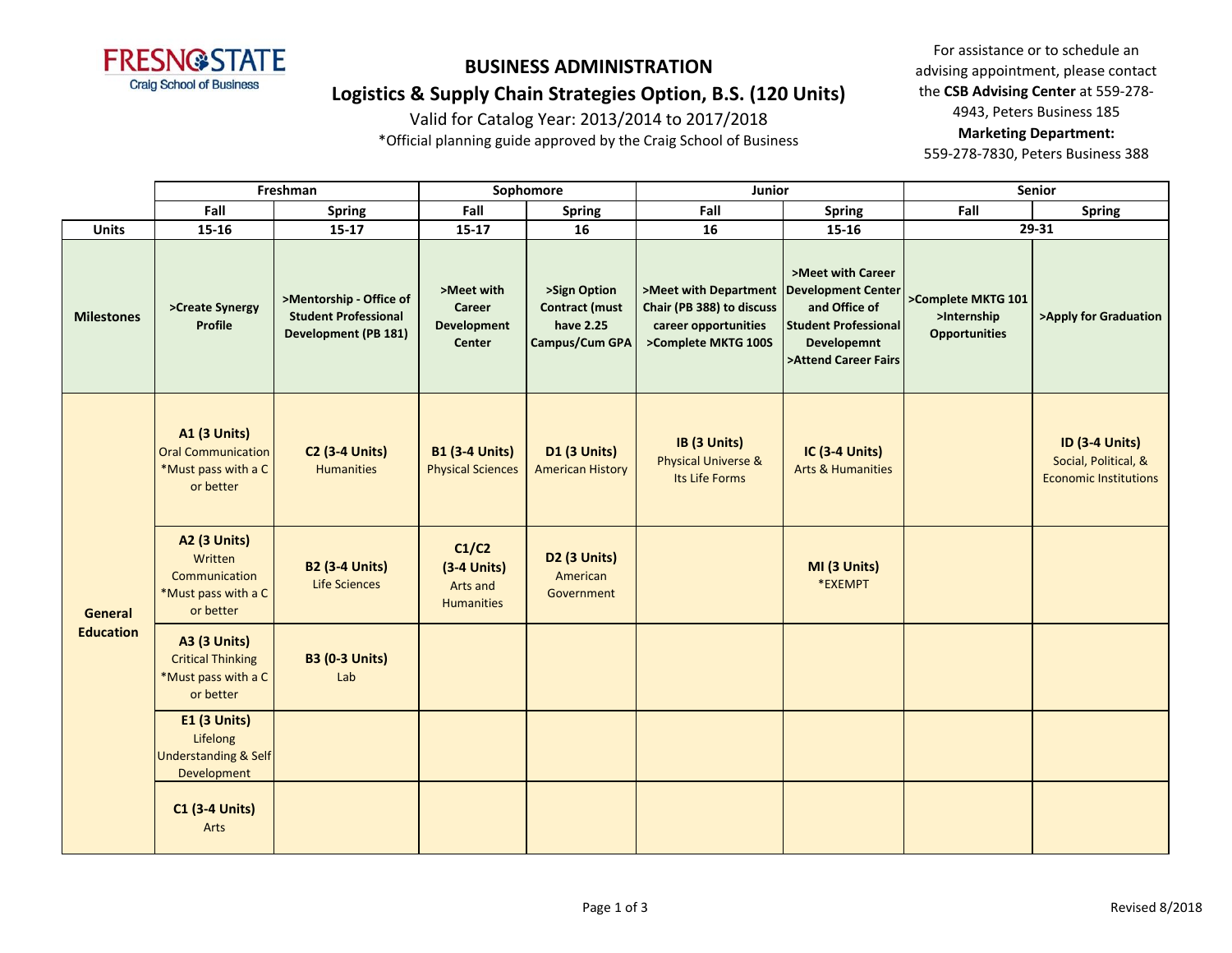

## **Logistics & Supply Chain Strategies Option, B.S. (120 Units)**

Valid for Catalog Year: 2013/2014 to 2017/2018

\*Official planning guide approved by the Craig School of Business

For assistance or to schedule an advising appointment, please contact the **CSB Advising Center** at 559-278- 4943, Peters Business 185 **Marketing Department:**  559-278-7830, Peters Business 388

|                  | Freshman |                                                                                                                                                                               | Sophomore                                                                                                                         |                                                                                                | Junior                                                                                                                                                |                                                                                                        | <b>Senior</b>                                                                                                                         |                                                                                                                                     |
|------------------|----------|-------------------------------------------------------------------------------------------------------------------------------------------------------------------------------|-----------------------------------------------------------------------------------------------------------------------------------|------------------------------------------------------------------------------------------------|-------------------------------------------------------------------------------------------------------------------------------------------------------|--------------------------------------------------------------------------------------------------------|---------------------------------------------------------------------------------------------------------------------------------------|-------------------------------------------------------------------------------------------------------------------------------------|
|                  | Fall     | <b>Spring</b>                                                                                                                                                                 | Fall                                                                                                                              | <b>Spring</b>                                                                                  | Fall                                                                                                                                                  | <b>Spring</b>                                                                                          | Fall                                                                                                                                  | <b>Spring</b>                                                                                                                       |
| <b>Units</b>     | 15-16    | $15 - 17$                                                                                                                                                                     | $15 - 17$                                                                                                                         | 16                                                                                             | 16                                                                                                                                                    | 15-16                                                                                                  |                                                                                                                                       | 29-31                                                                                                                               |
|                  |          | <b>GE Area B4</b><br><b>DS 71 (3 Units)</b><br><b>Quantitative Reasoning</b><br>[Pre-Req: ELM exam or<br>intermediate college<br>algebra]<br>*Must pass with a C or<br>better | <b>DS 73</b><br>(3 Units)<br>[Pre-Req: ELM<br>exam, DS 71;<br><b>ECON 40 &amp; 50</b><br>recommended]<br>*Not open to<br>freshmen | <b>BA18</b><br>(4 Units)<br>*Not open to<br>Freshmen                                           | <b>BA 105W</b><br>(3 Units)<br>[Pre-Req: ENGL 5B or 10<br>(C or better);<br>Junior standing]<br>*UDWS requirement;<br>must pass with a C or<br>better | <b>FIN 120</b><br>(4 Units)<br>[Pre-Req: ACCT 4A;<br>DS 71; BA 105W<br>(may be taken<br>concurrently)] | <b>MGT 124</b><br>(4 Units)<br>[Pre-Req: BA 105W;<br>be taken<br>concurrently)]                                                       | <b>MKTG 188</b><br>(4 Units)<br>MGT 110; DS 123 (may [Pre-Req: Last semester<br>of Senior year]                                     |
|                  |          | <b>ECON 40</b><br>(3 Units)<br>[Pre-Req:GE A2] OR<br>AGBS 1 (3 Units)<br>[Pre-Req: GE A2]                                                                                     | <b>ACCT 4A</b><br>(3 Units)<br>*Not open to<br>Freshmen                                                                           | <b>ACCT 4B</b><br>(3 Units)<br>[Pre-Req: ACCT 4A<br>(C or better)]<br>*Not open to<br>Freshmen | <b>MGT 110 (6 Units)</b><br>[Pre-Req: BA 105W (may<br>be taken concurrently)]<br>*Not open to students<br>with credit in MGT 104 or<br><b>MGT 106</b> | <b>MKTG 101</b><br>(4 Units)<br>[Pre-Req: MKTG<br>100S (C or better)]                                  | <b>MKTG 114</b><br>(4 Units)<br>[Pre-Req: MKTG 100S<br>(C or better)]                                                                 | <b>MKTG 115</b><br>(4 Units)<br>[Pre-Req: MKTG 100S (C<br>or better)]                                                               |
| <b>Major</b>     |          | IS 52 & IS 52L<br>(3 Units)<br>*or Computer<br>Competency Exam (CCE)                                                                                                          | <b>GE Area D3</b><br><b>ECON 50</b><br>(3 Units)<br>[Pre-Req: GE A2]                                                              | <b>DS 123</b><br>(3 Units)<br>[Pre-Req: DS 71,<br>73; IS 52, 52L]                              | <b>MKTG 100S</b><br>(4 Units)<br>[Pre-Req: BA 105W (may<br>be taken concurrently)]                                                                    | <b>MKTG 160</b><br>(4 Units)<br>[Pre-Reg: MKTG<br>100S (C or better)]<br>*Formerly MKTG 103            | IS 130 (3 Units)<br>[Pre-Req: IS 52, 52L;<br>ACCT 4A, 4B; BA 105W<br>(may be taken<br>concurrently)]                                  |                                                                                                                                     |
|                  |          |                                                                                                                                                                               |                                                                                                                                   |                                                                                                |                                                                                                                                                       |                                                                                                        |                                                                                                                                       | <b>Option Requirements (4 Units)</b><br>MKTG 126, 190, 195; MGT 158; IS 140<br>*See course catalog for prerequisite<br>requirements |
|                  |          |                                                                                                                                                                               |                                                                                                                                   |                                                                                                |                                                                                                                                                       |                                                                                                        | <b>Option Requirements (3-4 Units)</b><br>MKTG 126, 190, 195; MGT 158; IS 140<br>*See course catalog for prerequisite<br>requirements |                                                                                                                                     |
| <b>Electives</b> |          |                                                                                                                                                                               |                                                                                                                                   |                                                                                                | <b>Elective</b><br>*See footnotes                                                                                                                     |                                                                                                        |                                                                                                                                       |                                                                                                                                     |